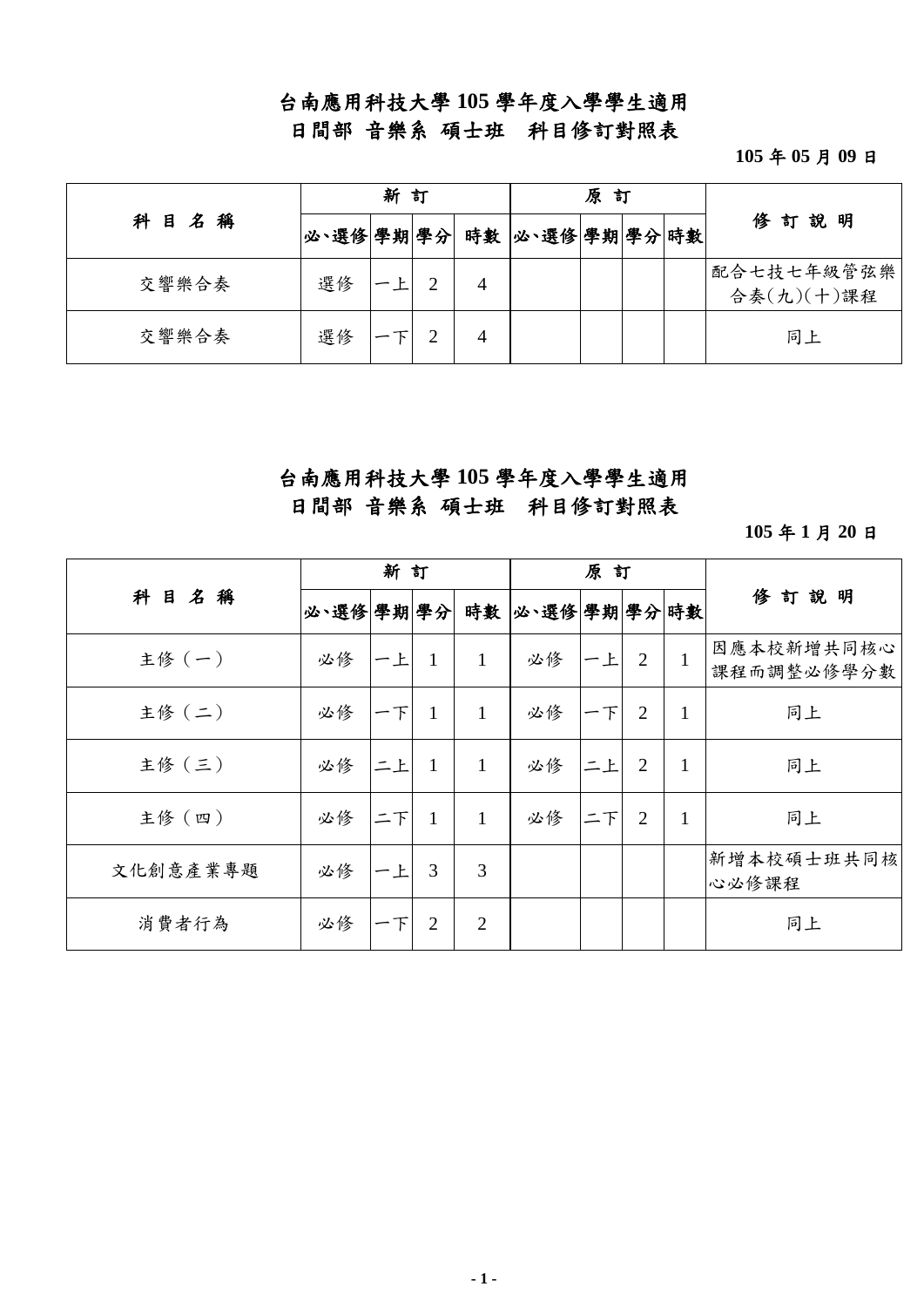# 台南應用科技大學 日間部 音樂系碩士班 科目表

(105 學年度入學學生適用) 【鋼琴】

民國 105 年 01 月 12 日 系課程委員會議通過 民國 105 年 01 月 20 日 院課程委員會議通過 民國 105 年 03 月 23 日 校課程委員會議通過 民國 105 年 04 月 20 日 教務會議通過

|   | 類      |                                             |                  |                |                | 第一學年                    |                |                |                |                  | 第二學年   |                |                    |
|---|--------|---------------------------------------------|------------------|----------------|----------------|-------------------------|----------------|----------------|----------------|------------------|--------|----------------|--------------------|
|   |        | 科<br>目                                      | 學<br>分           | 時              |                | 上學期                     |                | 下學期            |                | 上學期              | 下學期    |                | 備註                 |
|   |        |                                             | 數                | 數              | 學              | 時                       | 學              | 時              | 學              | 時                | 學      | 時              |                    |
| 別 |        |                                             |                  |                | 分              | 數                       | 分              | 數              | 分              | 數                | 分      | 數              |                    |
|   | 校      | 文化創意產業研究                                    | 3                | 3              | 3              | 3                       |                |                |                |                  |        |                | 對開                 |
|   | 核      | Studies in Cultural & Creative Industries   |                  |                |                |                         |                |                |                |                  |        |                |                    |
|   | 心<br>科 | 消費者行為研究<br>Studies in Consumer Behavior     | $\overline{c}$   | $\overline{2}$ |                |                         | $\overline{2}$ | $\overline{2}$ |                |                  |        |                | 對開                 |
|   | 目      | 計<br>小                                      | 5                | 5              | $\mathbf{3}$   | $\overline{\mathbf{3}}$ | $\overline{2}$ | $\overline{2}$ |                |                  |        |                |                    |
|   |        |                                             |                  |                |                |                         |                |                |                |                  |        |                | 第二學年第二             |
|   |        | 主修(一)~(四)                                   |                  |                |                |                         |                |                |                |                  |        |                | 學期主修成績             |
|   |        | Major                                       | 4                | 4              | 1              | 1                       | 1              | 1              | 1              | 1                | 1      | $\mathbf{1}$   | 以畢業音樂會             |
|   |        |                                             |                  |                |                |                         |                |                |                |                  |        |                | 之成績計算              |
|   |        | 研究方法與論文寫作                                   | $\mathfrak{2}$   | $\overline{2}$ | 2              | $\overline{2}$          |                |                |                |                  |        |                |                    |
|   |        | <b>Research Method</b>                      |                  |                |                |                         |                |                |                |                  |        |                |                    |
| 必 |        | 室內樂作品演奏與詮釋<br>Chamber Music Performance and | $\overline{2}$   | 2              |                |                         | $\overline{2}$ | $\overline{2}$ |                |                  |        |                |                    |
|   |        | Interpretation                              |                  |                |                |                         |                |                |                |                  |        |                |                    |
| 俢 |        | 伴奏實習(一)(二)                                  |                  |                |                |                         |                |                |                |                  |        |                |                    |
|   |        | Vocal Accompanying/Instrumental             | 4                | 4              | 2              | $\overline{2}$          | $\overline{2}$ | 2              |                |                  |        |                |                    |
| 科 | 專      | Accompanying<br>專題講座(一)(二)                  |                  |                |                |                         |                |                |                |                  |        |                |                    |
|   | 業必     | Forum                                       | $\overline{4}$   | $\overline{4}$ | $\overline{2}$ | $\overline{2}$          | $\overline{2}$ | 2              |                |                  |        |                |                    |
| 目 | 修      |                                             |                  |                |                |                         |                |                |                |                  |        |                | 1.個別指導             |
|   |        |                                             |                  |                |                |                         |                |                |                |                  |        |                | 2. 演奏組以畢           |
|   |        |                                             |                  |                |                |                         |                |                |                |                  |        |                | 業音樂會方<br>式舉行,畢     |
|   |        |                                             |                  |                |                |                         |                |                |                |                  |        |                | 業音樂會需              |
|   |        | 論文                                          | 6                | $\theta$       |                |                         |                |                | $\ast$         | $\ast$           | 6      | $\overline{0}$ | 加書面詮釋              |
|   |        | Thesis                                      |                  |                |                |                         |                |                |                |                  |        |                | 報告                 |
|   |        |                                             |                  |                |                |                         |                |                |                |                  |        |                | 3. 畢業音樂會<br>必須於第二學 |
|   |        |                                             |                  |                |                |                         |                |                |                |                  |        |                | 年第二學期              |
|   |        |                                             |                  |                |                |                         |                |                |                |                  |        |                | 舉行一場六十             |
|   |        |                                             |                  |                |                |                         |                |                |                |                  |        |                | 分鐘之獨奏會             |
|   |        | 計<br>小                                      | 22               | 16             | $\tau$         | $\tau$                  | $\tau$         | $\tau$         | $\mathbf{1}$   | $\mathbf{1}$     | $\tau$ | $\mathbf{1}$   |                    |
|   |        | 現代音樂風格與技巧                                   |                  |                |                |                         |                |                |                |                  |        |                |                    |
|   |        | Contemporary Music Styles and<br>Techniques | $\overline{c}$   | $\overline{c}$ | $\overline{2}$ | $\overline{2}$          |                |                |                |                  |        |                | 理論課得於左             |
|   |        | 賢克分析法                                       |                  |                |                |                         |                |                |                |                  |        |                | 列二門課至少<br>二選一      |
| 選 |        | Schenkerian Analysis                        | $\overline{2}$   | $\overline{2}$ |                |                         | $\overline{2}$ | $\overline{2}$ |                |                  |        |                |                    |
|   |        | 西方早期音樂專題研究                                  | $\overline{2}$   | $\overline{2}$ | $\overline{2}$ | $\overline{2}$          |                |                |                |                  |        |                |                    |
| 俢 | 專業選修   | Seminar on Early Music                      |                  |                |                |                         |                |                |                |                  |        |                |                    |
|   |        | 巴洛克音樂專題研究                                   | $\overline{2}$   | $\overline{2}$ | 2              | $\overline{2}$          |                |                |                |                  |        |                |                    |
| 科 |        | Seminar on Baroque Music<br>古典時期音樂專題研究      |                  |                |                |                         |                |                |                |                  |        |                | 西洋音樂斷代<br>史與風格,得   |
| 目 |        | Seminar on Classical Music                  | $\overline{2}$   | $\overline{2}$ |                |                         | $\overline{2}$ | $\overline{2}$ |                |                  |        |                | 於左列五門課             |
|   |        | 浪漫時期音樂專題研究                                  |                  |                |                |                         |                |                |                |                  |        |                | 至少五選一              |
|   |        | Seminar on Romantic Music                   | $\sqrt{2}$       | $\overline{2}$ |                |                         |                |                | $\overline{2}$ | $\overline{2}$   |        |                |                    |
|   |        | 二十世紀音樂專題研究                                  | $\boldsymbol{2}$ | $\overline{2}$ |                |                         |                |                | $\overline{2}$ | $\boldsymbol{2}$ |        |                |                    |
|   |        | Seminar on 20th-Century Music               |                  |                |                |                         |                |                |                |                  |        |                |                    |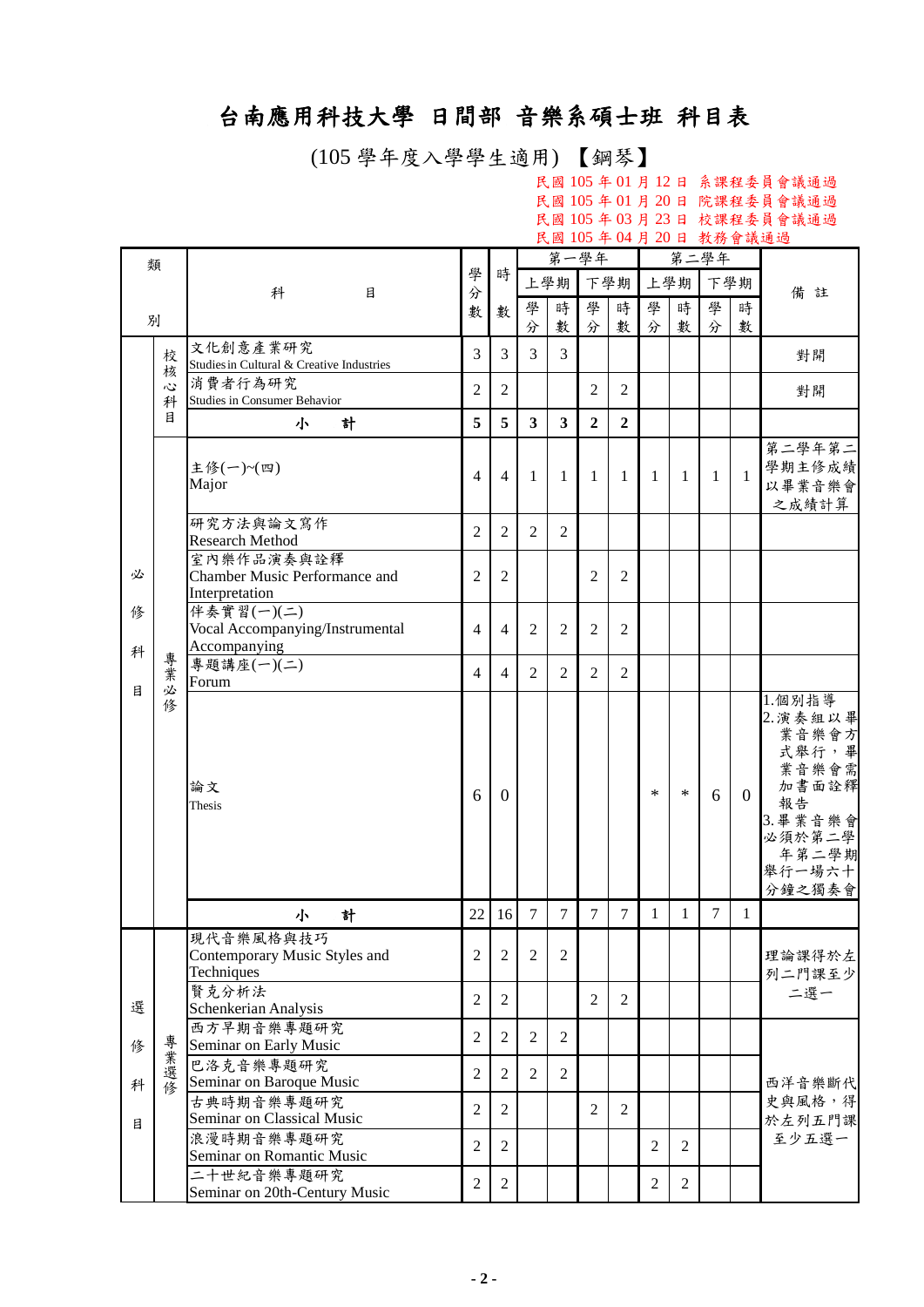|        | 類      |                                                |                       |                |                | 第一學年                      |                |                |                |                | 第二學年           |                |    |
|--------|--------|------------------------------------------------|-----------------------|----------------|----------------|---------------------------|----------------|----------------|----------------|----------------|----------------|----------------|----|
|        |        | 科<br>目                                         | 學<br>分                | 時              |                | 上學期                       |                | 下學期            |                | 上學期            |                | 下學期            | 備註 |
|        |        |                                                | 數                     | 數              | 學              | 時                         | 學              | 時              | 學              | 時              | 學              | 時              |    |
|        | 別      |                                                |                       |                | 分              | 數                         | 分              | 數              | 分              | 數              | 分              | 數              |    |
|        |        | 台灣音樂史研究                                        | $\overline{2}$        | 2              |                |                           | $\overline{2}$ | $\overline{2}$ |                |                |                |                |    |
|        |        | History of Taiwanese Music                     |                       |                |                |                           |                |                |                |                |                |                |    |
|        |        | 音樂學的理論與方法<br>Musicology—Research & Methodology | $\overline{2}$        | $\overline{2}$ | 2              | $\overline{2}$            |                |                |                |                |                |                |    |
|        |        | 即興技巧與總譜彈奏                                      |                       |                |                |                           |                |                |                |                |                |                |    |
|        |        | <b>Keyboard Skills</b>                         | $\overline{2}$        | 2              |                |                           | $\overline{2}$ | $\overline{2}$ |                |                |                |                |    |
|        |        | 音樂文獻目錄學                                        | $\overline{2}$        | 2              |                |                           | $\overline{2}$ | $\overline{2}$ |                |                |                |                |    |
|        |        | Bibliography                                   |                       |                |                |                           |                |                |                |                |                |                |    |
|        |        | 音樂教育專題研究<br>Topics on Music Education          | $\overline{c}$        | 2              | $\overline{2}$ | $\overline{2}$            |                |                |                |                |                |                |    |
|        |        | 教學法探討                                          |                       |                |                |                           |                |                |                |                |                |                |    |
|        |        | Pedagogical Studies                            | 2                     | 2              |                |                           | $\overline{2}$ | $\overline{2}$ |                |                |                |                |    |
|        |        | 專題研究 (一)                                       | $\overline{2}$        | 2              |                |                           |                |                | $\overline{2}$ | $\overline{2}$ |                |                |    |
|        |        | Seminar I                                      |                       |                |                |                           |                |                |                |                |                |                |    |
| 選      |        | 專題研究 (二)<br>Seminar II                         | $\overline{2}$        | $\overline{2}$ |                |                           |                |                |                |                | $\overline{2}$ | 2              |    |
|        |        | 鋼琴變奏曲研究                                        |                       |                |                |                           |                |                |                |                |                |                |    |
| 俢      | 專<br>葉 | Piano Variations                               | $\overline{2}$        | $\overline{2}$ | 2              | $\overline{2}$            |                |                |                |                |                |                |    |
|        | 選修     | 舒曼鋼琴作品研究                                       | $\overline{2}$        | 2              |                |                           | $\overline{c}$ | $\overline{2}$ |                |                |                |                |    |
| 科      |        | Piano Music of R. Schumann                     |                       |                |                |                           |                |                |                |                |                |                |    |
| 目      |        | 貝多芬鋼琴奏鳴曲研究<br>Piano Sonatas of L. v. Beethoven | $\overline{2}$        | 2              | $\overline{2}$ | $\overline{2}$            |                |                |                |                |                |                |    |
|        |        | 莫札特鋼琴協奏曲研究                                     |                       |                |                |                           |                |                |                |                |                |                |    |
|        |        | Piano Concertos of W. A. Mozart                | $\overline{2}$        | $\overline{2}$ |                |                           |                |                | $\overline{2}$ | $\overline{2}$ |                |                |    |
|        |        | 蕭邦鋼琴作品研究                                       | $\overline{2}$        | $\overline{2}$ |                |                           |                |                | 2              | $\overline{2}$ |                |                |    |
|        |        | Piano Music of F. Chopin                       |                       |                |                |                           |                |                |                |                |                |                |    |
|        |        | 巴哈鋼琴作品研究                                       | $\overline{2}$        | $\overline{2}$ |                |                           |                |                |                |                | $\overline{2}$ | $\overline{2}$ |    |
|        |        | Piano Music of J. S. Bach<br>鋼琴室內樂作品研究         |                       |                |                |                           |                |                |                |                |                |                |    |
|        |        | Survey of Piano Literature in Chamber          | 2                     | 2              |                |                           | 2              | 2              |                |                |                |                |    |
|        |        | Music                                          |                       |                |                |                           |                |                |                |                |                |                |    |
|        |        | 二十世紀鋼琴作品研究                                     | $\mathfrak{2}$        | $\overline{2}$ |                |                           | $\overline{2}$ | 2              |                |                |                |                |    |
|        |        | Seminar on 20th-Century Piano Music            |                       |                |                |                           |                |                |                |                |                |                |    |
|        |        | 小計                                             |                       |                |                | 46 46 14 14 18 18 10 10 4 |                |                |                |                |                | $\overline{4}$ |    |
|        |        | 選修至少應修                                         |                       |                |                |                           |                |                | 12             |                |                |                |    |
|        | 合計     |                                                |                       | 73<br>67       |                |                           |                |                |                |                |                |                |    |
| 畢業至少應修 |        |                                                |                       |                | 39             |                           |                |                |                |                |                |                |    |
|        |        | 授予學位名稱                                         | 音樂碩士(Master of Music) |                |                |                           |                |                |                |                |                |                |    |

※備註:碩士學位取得條件:

1.本主修之學生畢業最低學分為 39 學分。

2.一場完整之畢業獨奏會及書面詮釋報告。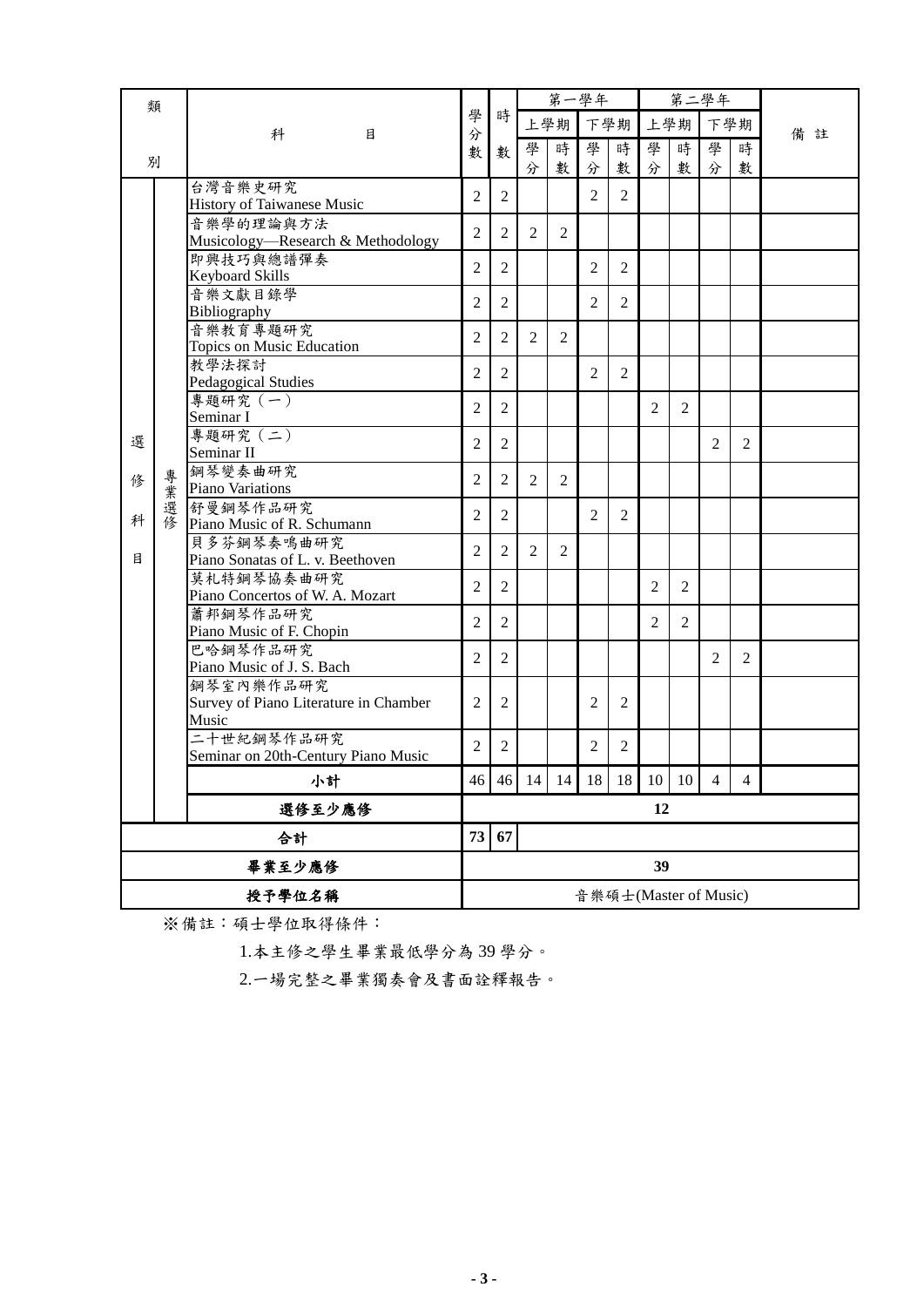# 台南應用科技大學 日間部 音樂系碩士班 科目表

(105 學年度入學學生適用) 【聲樂】

民國 105 年 01 月 12 日 系課程委員會議通過 民國 105 年 01 月 20 日 院課程委員會議通過 民國 105 年 03 月 23 日 校課程委員會議通過 民國 105 年 04 月 20 日 教務會議通過

|        |        |                                                                                           |                                  |                                  |                | 第一學年                    |                |                |                |                | 第二學年   |                |                                                                                                                 |
|--------|--------|-------------------------------------------------------------------------------------------|----------------------------------|----------------------------------|----------------|-------------------------|----------------|----------------|----------------|----------------|--------|----------------|-----------------------------------------------------------------------------------------------------------------|
|        | 類      | 科<br>目                                                                                    | 學<br>分                           | 時                                |                | 上學期                     |                | 下學期            |                | 上學期            | 下學期    |                | 備註                                                                                                              |
|        | 別      |                                                                                           | 數                                | 數                                | 學              | 時                       | 學              | 時              | 學              | 時              | 學      | 時              |                                                                                                                 |
|        |        |                                                                                           |                                  |                                  | 分              | 數                       | 分              | 數              | 分              | 數              | 分      | 數              |                                                                                                                 |
|        | 校      | 文化創意產業研究                                                                                  | 3                                | 3                                | 3              | 3                       |                |                |                |                |        |                | 對開                                                                                                              |
|        | 核      | Studies in Cultural & Creative Industries                                                 |                                  |                                  |                |                         |                |                |                |                |        |                |                                                                                                                 |
|        | 心<br>科 | 消費者行為研究<br>Studies in Consumer Behavior                                                   | 2                                | $\mathfrak{2}$                   |                |                         | $\overline{2}$ | $\overline{2}$ |                |                |        |                | 對開                                                                                                              |
|        | 目      | 計<br>小                                                                                    | 5                                | 5                                | 3              | $\overline{\mathbf{3}}$ | $\overline{2}$ | $\overline{2}$ |                |                |        |                |                                                                                                                 |
|        |        | 主修(一)~(四)<br>Major                                                                        | $\overline{4}$                   | $\overline{4}$                   | 1              | 1                       | 1              | 1              | 1              | 1              | 1      | $\mathbf{1}$   | 第二學年第二<br>學期主修成績<br>以畢業音樂會<br>之成績計算                                                                             |
|        |        | 研究方法與論文寫作<br><b>Research Method</b>                                                       | $\mathfrak{2}$                   | $\overline{2}$                   | $\overline{2}$ | $\overline{2}$          |                |                |                |                |        |                |                                                                                                                 |
| 必<br>俢 |        | 室內樂作品演奏與詮釋<br>Chamber Music Performance and<br>Interpretation                             | $\overline{2}$                   | $\mathfrak{2}$                   |                |                         | 2              | $\overline{2}$ |                |                |        |                |                                                                                                                 |
|        |        | 合奏(合唱)(一)(二)<br>Chorus                                                                    | $\overline{4}$                   | $\overline{4}$                   | 2              | $\overline{2}$          | $\overline{2}$ | $\overline{2}$ |                |                |        |                | 系所合一課程                                                                                                          |
| 科      | 專<br>葉 | 專題講座(一)(二)<br>Forum                                                                       | $\overline{4}$                   | $\overline{4}$                   | $\overline{c}$ | 2                       | $\overline{2}$ | 2              |                |                |        |                |                                                                                                                 |
| 目      | 必<br>修 | 論文<br>Thesis                                                                              | 6                                | $\Omega$                         |                |                         |                |                | $\ast$         | $\ast$         | 6      | $\overline{0}$ | 1.個別指導<br>2. 演奏組以畢<br>業音樂會方<br>式舉行,畢<br>業音樂會需<br>加書面詮釋<br>報告<br>3. 畢業音樂會<br>必須於第二學<br>年第二學期<br>舉行一場六十<br>分鐘之獨奏會 |
|        |        | 計<br>小                                                                                    | 22                               | 16                               | $\overline{7}$ | $\overline{7}$          | $\overline{7}$ | $\overline{7}$ | $\mathbf{1}$   | $\mathbf{1}$   | $\tau$ | $\mathbf{1}$   |                                                                                                                 |
| 選      |        | 現代音樂風格與技巧<br>Contemporary Music Styles and<br>Techniques<br>賢克分析法<br>Schenkerian Analysis | $\overline{2}$<br>$\overline{c}$ | $\overline{2}$<br>$\overline{2}$ | $\overline{2}$ | $\mathfrak{D}$          | $\overline{2}$ | 2              |                |                |        |                | 理論課得於左<br>列二門課至少<br>二選一                                                                                         |
|        |        | 西方早期音樂專題研究                                                                                |                                  |                                  |                |                         |                |                |                |                |        |                |                                                                                                                 |
| 俢      |        | Seminar on Early Music                                                                    | $\mathbf{2}$                     | $\overline{2}$                   | 2              | 2                       |                |                |                |                |        |                |                                                                                                                 |
| 科      | 專業選修   | 巴洛克音樂專題研究<br>Seminar on Baroque Music                                                     | $\mathbf{2}$                     | $\overline{2}$                   | 2              | 2                       |                |                |                |                |        |                | 西洋音樂斷代                                                                                                          |
| 目      |        | 古典時期音樂專題研究<br>Seminar on Classical Music                                                  | $\mathfrak{2}$                   | $\overline{2}$                   |                |                         | $\overline{2}$ | $\overline{2}$ |                |                |        |                | 史與風格,得<br>於左列五門課                                                                                                |
|        |        | 浪漫時期音樂專題研究<br>Seminar on Romantic Music                                                   | $\overline{2}$                   | $\overline{2}$                   |                |                         |                |                | $\overline{2}$ | $\mathfrak{2}$ |        |                | 至少五選一                                                                                                           |
|        |        | 二十世紀音樂專題研究<br>Seminar on 20th-Century Music                                               | $\boldsymbol{2}$                 | $\overline{2}$                   |                |                         |                |                | $\overline{2}$ | $\overline{c}$ |        |                |                                                                                                                 |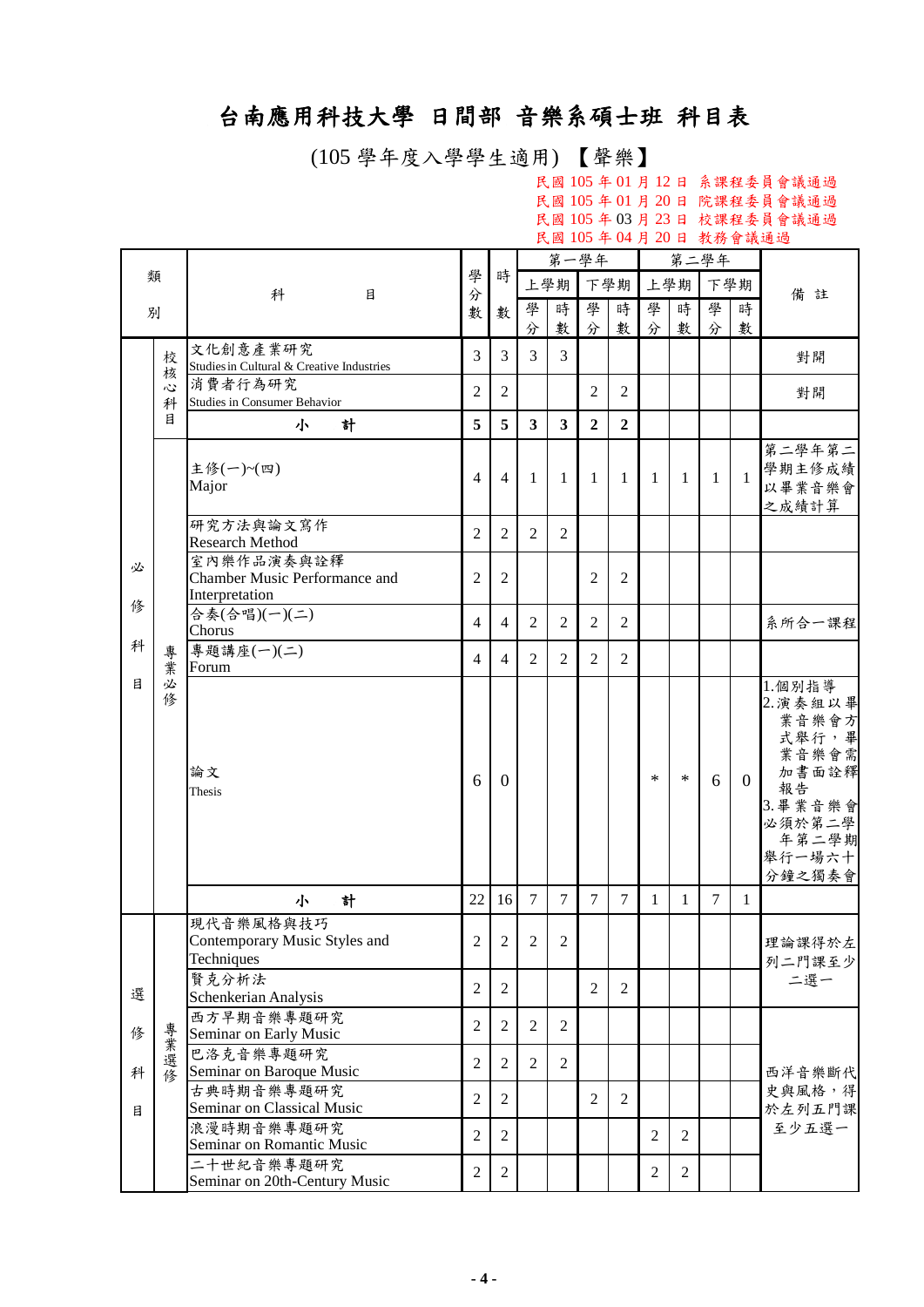|   |        |                                                   |                |                       |                | 第一學年           |                |                |                |                | 第二學年           |                |    |  |
|---|--------|---------------------------------------------------|----------------|-----------------------|----------------|----------------|----------------|----------------|----------------|----------------|----------------|----------------|----|--|
|   | 類      |                                                   | 學              | 時                     |                | 上學期            | 下學期            |                |                | 上學期            | 下學期            |                |    |  |
|   | 別      | 科<br>目                                            | 分<br>數         | 數                     | 學              | 時              | 學              | 時              | 學              | 時              | 學              | 時              | 備註 |  |
|   |        |                                                   |                |                       | 分              | 數              | 分              | 數              | 分              | 數              | 分              | 數              |    |  |
|   |        | 台灣音樂史研究                                           | $\overline{2}$ | $\overline{2}$        |                |                | $\overline{2}$ | $\overline{2}$ |                |                |                |                |    |  |
|   |        | History of Taiwanese Music                        |                |                       |                |                |                |                |                |                |                |                |    |  |
|   |        | 音樂學的理論與方法<br>Musicology-Research & Methodology    | $\overline{2}$ | $\overline{2}$        | $\overline{2}$ | $\overline{2}$ |                |                |                |                |                |                |    |  |
|   |        | 音樂文獻目錄學                                           | $\overline{2}$ | 2                     |                |                | $\mathfrak{D}$ | 2              |                |                |                |                |    |  |
|   |        | Bibliography                                      |                |                       |                |                |                |                |                |                |                |                |    |  |
|   |        | 音樂教育專題研究                                          | $\overline{2}$ | $\overline{2}$        | $\overline{2}$ | 2              |                |                |                |                |                |                |    |  |
|   |        | Topics on Music Education<br>教學法探討                |                |                       |                |                |                |                |                |                |                |                |    |  |
|   |        | Pedagogical Studies                               | $\overline{2}$ | $\overline{2}$        |                |                | $\overline{2}$ | $\overline{2}$ |                |                |                |                |    |  |
|   |        | 專題研究 (一)                                          | $\overline{2}$ | $\overline{2}$        |                |                |                |                | $\overline{2}$ | $\overline{2}$ |                |                |    |  |
|   |        | Seminar I<br>專題研究 (二)                             |                |                       |                |                |                |                |                |                |                |                |    |  |
| 選 |        | Seminar II                                        | $\overline{2}$ | 2                     |                |                |                |                |                |                | $\mathfrak{D}$ | $\mathfrak{D}$ |    |  |
|   |        | 劇場表演                                              | $\overline{2}$ | $\overline{2}$        | $\overline{2}$ | $\overline{c}$ |                |                |                |                |                |                |    |  |
| 俢 |        | Acting for singers                                |                |                       |                |                |                |                |                |                |                |                |    |  |
| 科 | 專業選修   | 歌劇詠嘆調研究<br>Aria Class                             | $\overline{2}$ | $\overline{2}$        | $\overline{2}$ | $\overline{2}$ |                |                |                |                |                |                |    |  |
|   |        | 歌劇表演                                              | $\overline{2}$ | $\overline{2}$        |                |                | $\overline{2}$ | $\overline{2}$ |                |                |                |                |    |  |
| 目 |        | Opera Performance<br>英文藝術歌曲研究                     |                |                       |                |                |                |                |                |                |                |                |    |  |
|   |        | Studies in English Art Songs Repertoire           | $\overline{2}$ | $\overline{2}$        |                |                |                |                |                |                | $\overline{2}$ | $\overline{2}$ |    |  |
|   |        | 法文藝術歌曲研究                                          | $\mathfrak{2}$ | 2                     |                |                |                |                | 2              | 2              |                |                |    |  |
|   |        | Studies in French Mélodies Repertoire<br>德文藝術歌曲研究 |                |                       |                |                |                |                |                |                |                |                |    |  |
|   |        | Studies in German Lieder Repertoire               | $\overline{2}$ | $\overline{2}$        |                |                |                |                | 2              | 2              |                |                |    |  |
|   |        | 台灣歌曲研究                                            | $\overline{c}$ | $\overline{2}$        |                |                | 2              | $\overline{2}$ |                |                |                |                |    |  |
|   |        | The Study of Taiwanese Songs<br>義大利文藝術歌曲研究        |                |                       |                |                |                |                |                |                |                |                |    |  |
|   |        | Studies in Italian Art Songs Repertoire           | $\overline{2}$ | $\overline{2}$        |                |                |                |                |                |                | $\overline{2}$ | $\overline{2}$ |    |  |
|   |        | 小計                                                | 44             | 44                    | 14             | 14             | 14             | 14             | 10             | 10             | 6              | 6              |    |  |
|   | 選修至少應修 |                                                   |                |                       |                |                |                |                | 12             |                |                |                |    |  |
|   | 合計     |                                                   |                | 65                    |                |                |                |                |                |                |                |                |    |  |
|   | 畢業至少應修 |                                                   |                |                       |                |                |                |                | 39             |                |                |                |    |  |
|   | 授予學位名稱 |                                                   |                | 音樂碩士(Master of Music) |                |                |                |                |                |                |                |                |    |  |

※ 備註:碩士學位取得條件:

1.本主修之學生畢業最低學分為 39 學分。

2.一場完整之畢業獨奏會及書面詮釋報告。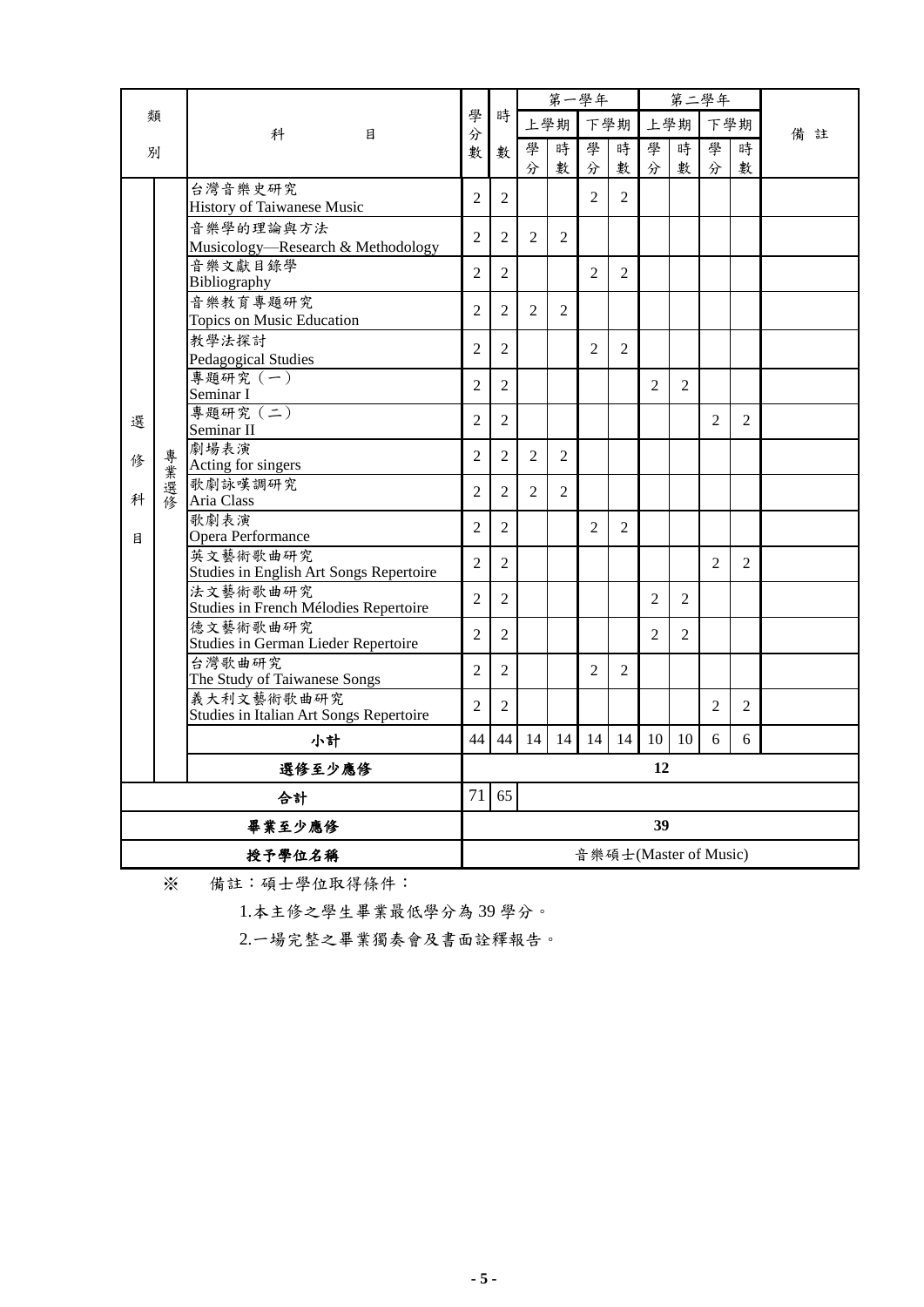# 台南應用科技大學 日間部 音樂系碩士班 科目表

(105 學年度入學學生適用) 【管樂、弦樂】

民國 105 年 01 月 12 日 系課程委員會議通過 民國 105 年 01 月 20 日 院課程委員會議通過 民國 105 年 03 月 23 日 校課程委員會議通過 民國 105 年 04 月 20 日 教務會議通過 民國 105 年 05 月 09 日 系課程委員會議修正通過

|        | 類      |                                                                                           |                                  |                     |                | 第一學年           |                |                |        |              | 第二學年           |                |                                                                                                                |
|--------|--------|-------------------------------------------------------------------------------------------|----------------------------------|---------------------|----------------|----------------|----------------|----------------|--------|--------------|----------------|----------------|----------------------------------------------------------------------------------------------------------------|
|        |        | 科<br>目                                                                                    | 學<br>分                           | 時                   | 上學期            |                |                | 下學期            |        | 上學期          | 下學期            |                | 備註                                                                                                             |
| 別      |        |                                                                                           | 數                                | 數                   | 學              | 時              | 學              | 時              | 學      | 時            | 學              | 時              |                                                                                                                |
|        |        | 文化創意產業研究                                                                                  |                                  |                     | 分              | 數              | 分              | 數              | 分      | 數            | 分              | 數              |                                                                                                                |
|        | 校<br>核 | Studies in Cultural & Creative Industries                                                 | 3                                | 3                   | 3              | 3              |                |                |        |              |                |                | 對開                                                                                                             |
|        | 心<br>科 | 消費者行為研究<br>Studies in Consumer Behavior                                                   | 2                                | 2                   |                |                | 2              | 2              |        |              |                |                | 對開                                                                                                             |
|        | 目      | 計<br>小                                                                                    | 5                                | 5                   | 3              | 3              | $\mathbf{2}$   | $\mathbf{2}$   |        |              |                |                |                                                                                                                |
|        |        | 主修(一)~(四)<br>Major                                                                        | $\overline{4}$                   | $\overline{4}$      | $\mathbf{1}$   | $\mathbf{1}$   | 1              | -1             | 1      | -1           | $\mathbf{1}$   | $\overline{1}$ | $1.$ 第二學年第<br>二學期主修成<br>績以畢業音樂<br>會之成績計算<br>2.主修成績達<br>管弦樂團入選<br>標準者,需加<br>修交響樂合奏                              |
| 必      |        | 研究方法與論文寫作<br><b>Research Method</b>                                                       | $\overline{2}$                   | $\overline{2}$      | 2              | $\overline{2}$ |                |                |        |              |                |                |                                                                                                                |
| 俢      |        | 室內樂作品演奏與詮釋<br>Chamber Music Performance and<br>Interpretation                             | $\overline{2}$                   | $\overline{2}$      |                |                | 2              | 2              |        |              |                |                |                                                                                                                |
| 科      | 專<br>葉 | 合奏(合唱)(一)(二)<br>Chorus                                                                    | 4                                | $\overline{4}$      | 2              | 2              | $\overline{2}$ | $\overline{2}$ |        |              |                |                | 系所合一課程                                                                                                         |
| 目      | 必<br>修 | 專題講座(一)(二)<br>Forum                                                                       | 4                                | $\overline{4}$      | $\overline{c}$ | 2              | 2              | 2              |        |              |                |                |                                                                                                                |
|        |        | 論文<br>Thesis                                                                              | 6                                | $\Omega$            |                |                |                |                | $\ast$ | $\ast$       | 6              | $\overline{0}$ | 1.個別指導<br>2.演奏組以畢<br>業音樂會方<br>式舉行,畢<br>業音樂會需<br>加書面詮釋<br>報告<br>3. 畢業音樂會<br>必須於第二學<br>年第二學期舉<br>行一場六十分<br>鐘之獨奏會 |
|        |        | 計<br>小                                                                                    | 22                               | 16                  | $\overline{7}$ | $\overline{7}$ | $\overline{7}$ | $\overline{7}$ | 1      | $\mathbf{1}$ | $\overline{7}$ | $\mathbf{1}$   |                                                                                                                |
| 選<br>俢 |        | 現代音樂風格與技巧<br>Contemporary Music Styles and<br>Techniques<br>賢克分析法<br>Schenkerian Analysis | $\overline{2}$<br>$\overline{2}$ | $\overline{2}$<br>2 | $\overline{2}$ | $\overline{2}$ | $\overline{2}$ | $\overline{2}$ |        |              |                |                | 理論課得於左<br>列二門課至少<br>二選一                                                                                        |
| 科      | 專業選修   | 西方早期音樂專題研究<br>Seminar on Early Music                                                      | $\overline{2}$                   | $\overline{2}$      | $\overline{2}$ | 2              |                |                |        |              |                |                | 西洋音樂斷代                                                                                                         |
| 目      |        | 巴洛克音樂專題研究<br>Seminar on Baroque Music                                                     | $\overline{2}$                   | $\overline{2}$      | $\overline{2}$ | 2              |                |                |        |              |                |                | 史與風格,得<br>於左列五門課                                                                                               |
|        |        | 古典時期音樂專題研究<br>Seminar on Classical Music                                                  | $\sqrt{2}$                       | $\overline{2}$      |                |                | $\overline{2}$ | $\overline{2}$ |        |              |                |                | 至少五選一                                                                                                          |